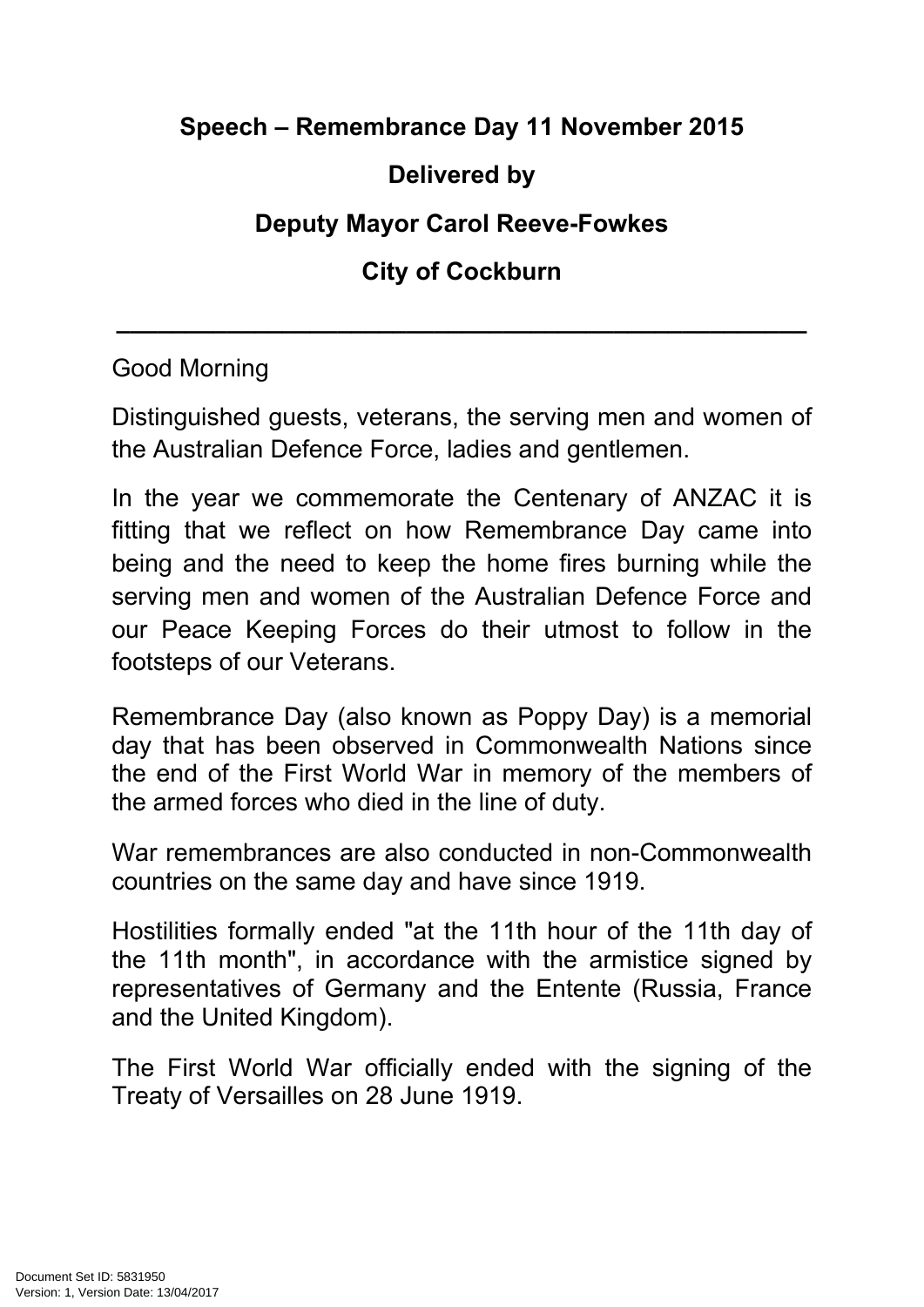The remembrance memorial evolved out of Armistice Day which continues to be marked on the same date around the world.

The initial Armistice Day was observed at Buckingham Palace commencing with King George V hosting a "Banquet in Honour of the President of the French Republic during the evening hours of 10 November 1919.

The first official Armistice Day was subsequently held on the grounds of Buckingham Palace the following morning.

The red remembrance poppy has become a familiar emblem of Remembrance Day due to the poem "In Flanders Fields".

These poppies bloomed across some of the worst battlefields of Flanders in World War I; their brilliant red colour became a symbol for the blood spilled in the war.

From the fields of Belgium and France and elsewhere across Europe where the poppies have swayed with the soft breezes for time immemorial we know of their fragility, their burst of red when in full bloom, albeit for a short time, their colour dominating the landscape.

And as their petals begin to separate and drift on the wind, their stems dry and time passes their seeds burst forth signalling a new start – it is a cycle that ensures life forever more for those blood red poppies.

Our Aussie and New Zealand boys were also in full bloom as they arrived at those battlefields 100 years ago. Like the poppies, their blooms lasted all but a short time before they fell to the hail of bullets and bombs and their bodies were as one with the soil where they fell.

For them there would never be a new start - the opportunity had been taken forever.